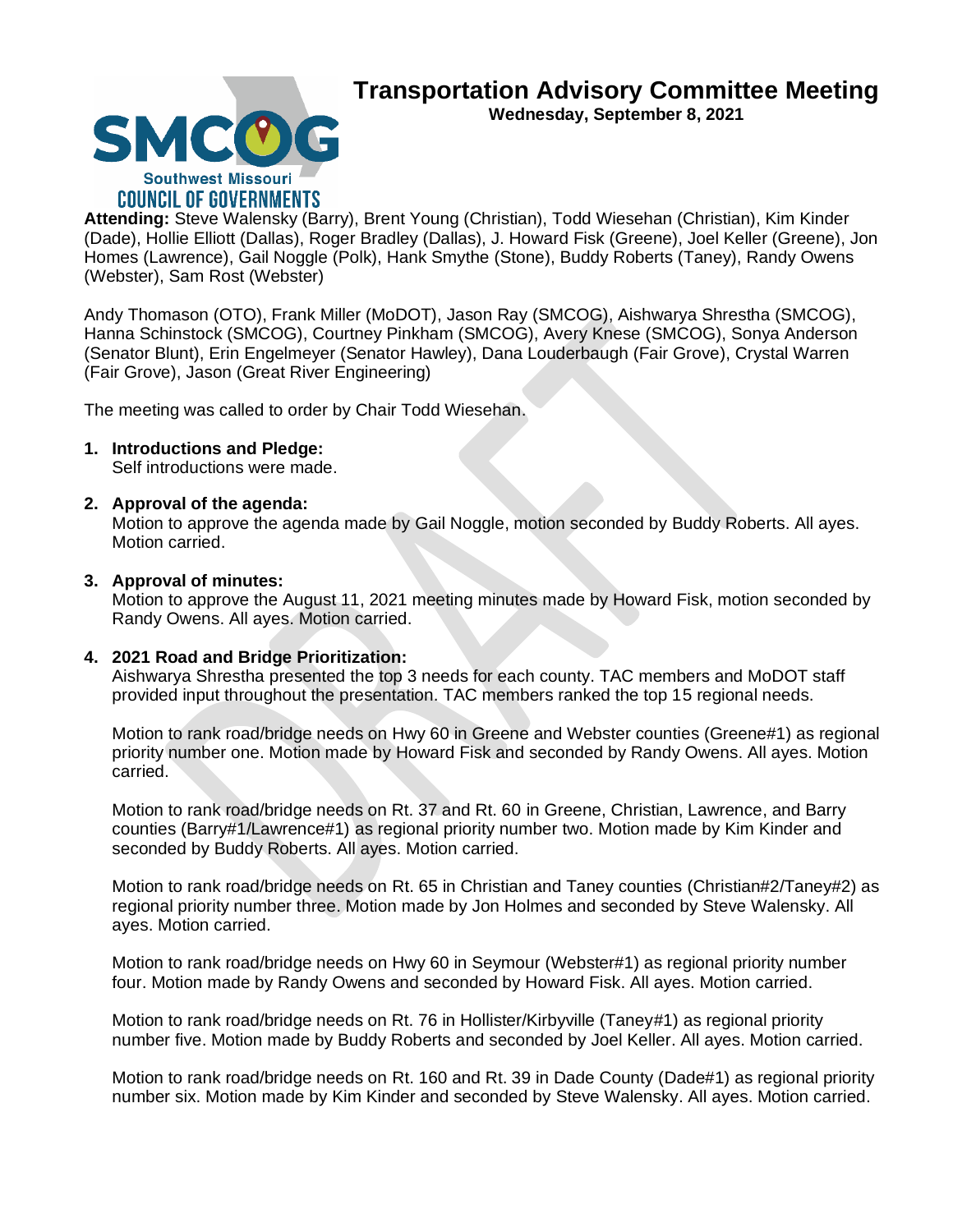Motion to rank road/bridge needs on Rt. 65 in Dallas County (Dallas#1) as regional priority number seven. Motion made by Hollie Elliott and seconded by Kim Kinder. All ayes. Motion carried.

Motion to rank road/bridge needs on Rt. 32 in Polk County (Polk#1) as regional priority number eight. Motion made by Gail Noggle and seconded by Buddy Roberts. All ayes. Motion carried.

Motion to rank road/bridge needs on Rt. 215 in Polk County (Polk#2) as regional priority number nine. Motion made by Gail Noggle and seconded by Buddy Roberts. All ayes. Motion carried.

Motion to rank road/bridge needs on Rt. 125 in Greene County (Greene#2) as regional priority number ten. Motion made by Hollie Elliott and seconded by Kim Kinder. All ayes. Motion carried.

Motion to rank road/bridge needs on Rt. 65 in Taney County (Taney#2) as regional priority number eleven. Motion made by Howard Fisk and withdrawn as this need is already prioritized.

Motion to rank road/bridge needs on Hwy 60 in Rural Fordland (Webster#2) as regional priority number eleven. Motion made by Randy Owens and seconded by Jon Holmes. All ayes. Motion carried.

Motion to rank road/bridge needs on Rt. EE in Christian County (Christian#1) as regional priority number twelve. Motion made by Todd Wiesehan and seconded by Steve Walensky. All ayes. Motion carried.

Motion to rank road/bridge needs on Rt. 76 in SDC/Indian Point (Stone#1) as regional priority number thirteen. Motion made by Randy Owens and seconded by Hollie Elliott. All ayes. Motion carried.

Motion to rank road/bridge needs on Rt. 76/86/112/248 in Cassville (Barry#2) as regional priority number fourteen. Motion made by Kim Kinder and seconded by Jon Holmes. All ayes. Motion carried.

Motion to rank road/bridge needs on Rt. DD in Marshfield (Webster#3) as regional priority number fifteen. Motion made by Sam Rost and seconded by Buddy Roberts. All ayes. Motion carried.

Motion to confirm the top 15 regional roads and bridge needs made by Buddy Roberts and seconded by Howard Fisk. All ayes. Motion carried.

#### **5. SMCOG Staff Update:**

- a. MoDOT Blueprint for Safer Roadways Funding Application Result Aishwarya Shrestha shared that SMCOG's Blueprint for Safer Roadways Grant application for a speed trailer was approved.
- b. FY21 CRISI Program

Aishwarya Shrestha highlighted that the CRISI application is due on November 29, 2021. The NOFO is included in the meeting packet.

c. Other items of interest

Aishwarya Shrestha highlighted that a brief summary of a concurrent resolution setting forth the congressional budget for FY2022 and setting forth the appropriate budgetary levels for FY 2023- 2031 is included in the meeting packet.

Aishwarya Shrestha also provided more information about Missouri's 2021 Highway Safety and Traffic Conference on September 20-22, 2021.

#### **6. MoDOT Update**